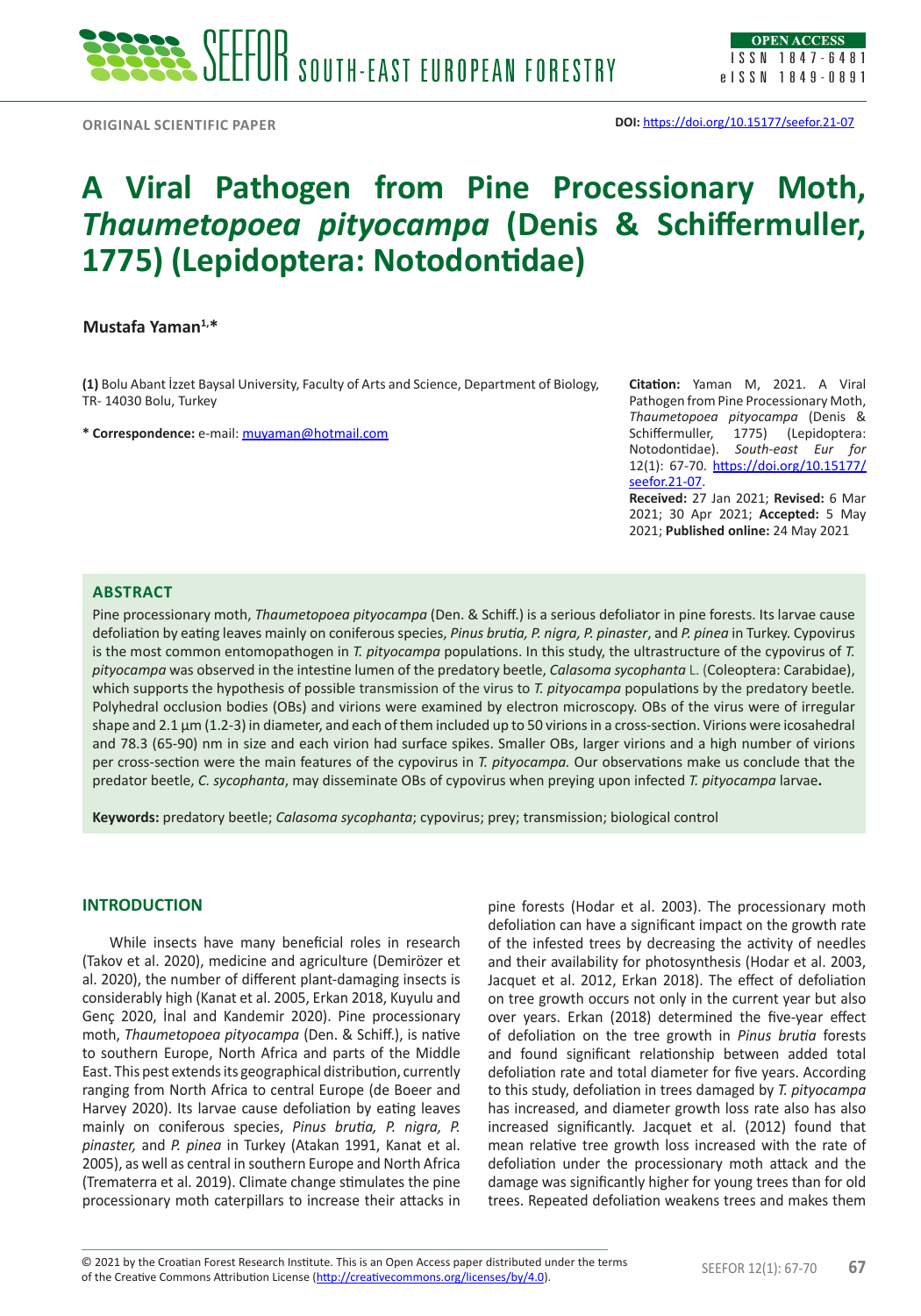more susceptible to secondary pests such as bark beetles and may result in death of trees (Jacquet et al. 2012). *T. pityocampa* also causes the health risks to people, pets and livestock due to their urticating hairs (Trematerra et al. 2019). Possible treatment options include chemical pesticides application, mechanical removal, use of predator insects and entomopathogenic organisms (Kanat and Özpolat 2006, Goertz and Hoch 2013). However, the chemical pesticides used can harm people and the environment as well as nontarget organisms (Arıkan and Turan 2020). The predatory beetle *Calosoma sycophanta* L. (Coleoptera: Carabidae) has been used for the biological control of *T. pityocampa*  in Turkey (Kanat and Özpolat 2006). Currently this beetle is mass produced in 35 rearing laboratories and released for biological control of *T. pityocampa* in different regions in Turkey (Ceylan et al. 2012).

In the pest control strategies against*T. pityocampa* larvae, chemical insecticides are mainly used. Entomopathogenic microorganisms such as viruses, bacteria, protists, fungi and nematodes are promising for pest control (Avtzis 1998, Er et al. 2007). Although cypovirus (Cytoplasmic Polyhedrosis Virus (CPV)) is the most common entomopathogen in *T. pityocampa* populations (Tsankov et al. 1979, İnce et al. 2007), studies on this pathogen are very limited.

In this study, the ultrastructure of the cypovirus of *T. pityocampa* observed in the intestine lumen of the predatory beetle, *C. sycophanta*, has been documented for the first time. Furthermore, the infection was confirmed in the *T. pityocampa* larvae, and the virus was compared with cypovirus recorded previously in *T. pityocampa* as well as other lepidopteran pests to support the hypothesis that the transmission of the virus in *T. pityocampa* populations by the predatory beetle is possible.

#### **MATERIALS AND METHODS**

*C. sycophanta* adults and *T. pityocampa* larvae were collected in the rearing laboratories in Agean and Mediterranean region of Turkey. Samples of both insects were dissected in Ringer's solution (Merck) for microscopic examination according to Yaman (2019). The midgut lumen of *C. sycophanta* and the different organs such as intestine, fat body, hemocoel and Malpighian tubules of *T. pityocampa* were examined for the occlusion bodies (OBs) of *T. pityocampa* cypovirus. When OBs were observed, part of intestinal material or infected tissues was used for ultrastructural studies. Ultrastructural studies were carried out according to Yaman and Radek (2019). Characteristics of the viral particles from both insect species were compared to confirm that the virus in the midgut lumen of *C. sycophanta*  shows the same characteristics as *T. pityocampa* cypovirus.

### **RESULTS AND DISCUSSION**

A cypovirus was observed in the midgut lumen of the predator beetle *C. sycophanta* that was reared with the larvae of *T. pityocampa*, and in the gut tissue of dead *T. pityocampa* larvae showing typical viral infection symptoms. OBs and virions were examined by electron microscopy (Figure 1). Polyhedral occlusion bodies (OBs) were of irregular shape (Figure 1a, b) and 2.1  $\mu$ m (1.2-3) in diameter and each of them included up to 50 virions in a cross-section (Figure 1c). Virions were occluded by a deposition of a polyhedrin matrix (OB) (typically up to 50 virions per OB) (Figure 1a, b). Virions were icosahedral and 78.3 (65-90) nm in size (Figure 1c) and each virion had surface spikes (Figure 1d).



**Figure 1.** Ultrastructure of polyhedral occlusion bodies (OBs) of a cypovirus (CPV) of *T. pityocampa*; **(a)** Two occlusion bodies including different virions in a cross-section; **(b)** A whole inclusion body including up to 50 virions in a cross-section, surrounded by intestinal nutrient residues (arrow indicates); **(c)** A number of icosahedral virions occluded in polyhedrin matrix. **(d)** A virion exhibiting surface spikes (arrow indicates). Bars: 1 μm (Figure 1a, b) and 100 nm (Figure 1c, d).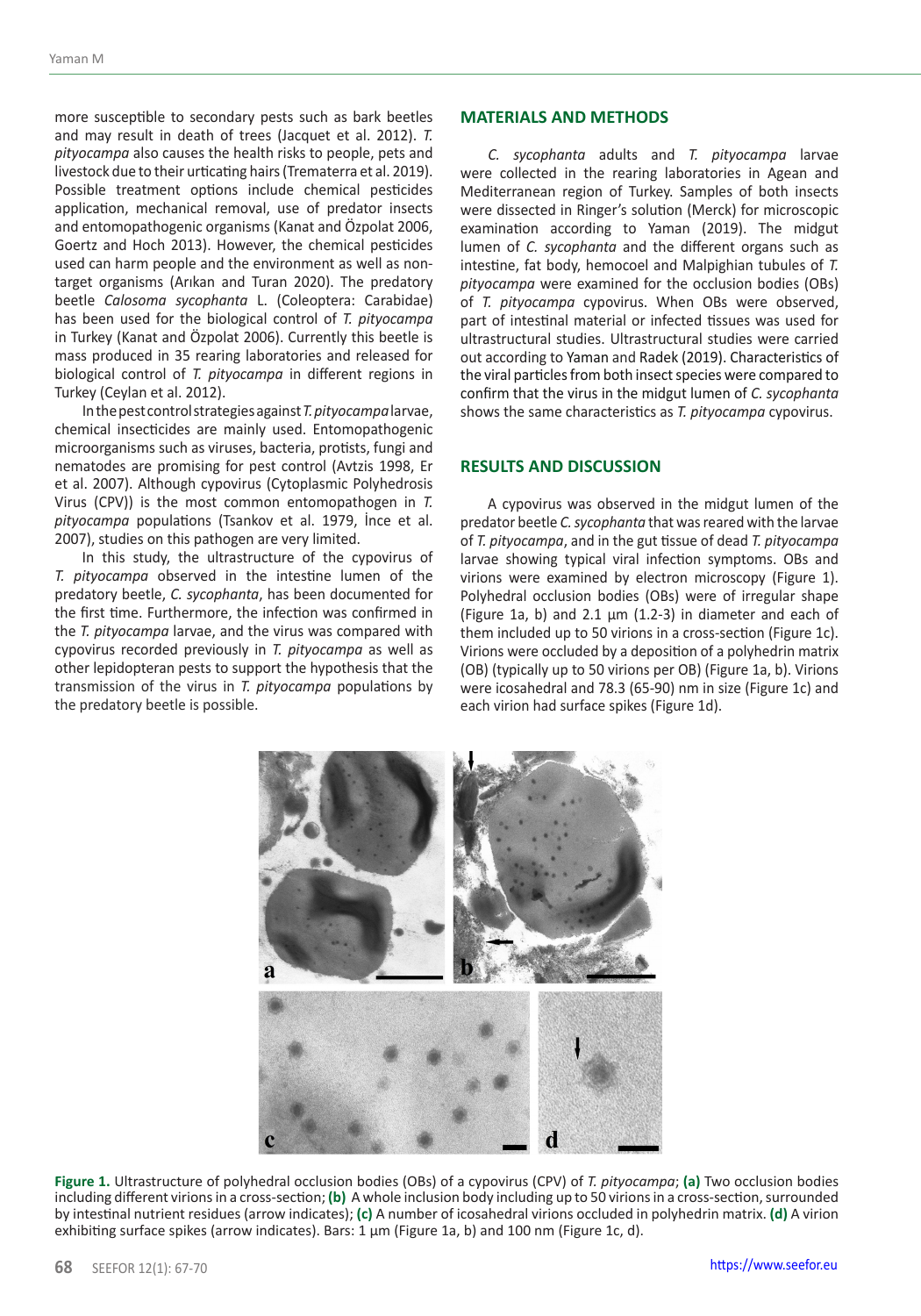The cypovirus of *T. pityocampa* has been recorded in a number of studies from different countries, as a possible microbial pathogen against *T. pityocampa* (Tsankov et al. 1976, Sidor et al. 1982, İnce et al. 2007). However, no detailed ultrastructural studies of this virus were published. İnce et al. (2007) analyzed a cypovirus from *T. pityocampa* by light and electron microscopes and electrophoretic RNA genome. Unfortunately, that study does not include any ultrastructural characteristics. Cross-sections of OBs in this study showed that they contain a high number of virions (up to 50) (Figure 1a, b). A high number of virions per OBs is desirable to control pest insect populations. All cypoviruses have similar tissue specifications, infecting only gut of insects. Therefore, shape and size of OBs and virions, and the number of the virions per OB are important morphological and ultrastructural characteristics to compare cypoviruses by adding more supportive data to molecular and biochemical comparison. In the literature, ultrastructural characteristics of some cypoviruses of lepidopteran pests have been documented. In order to characterize the *T. pityocampa* cypoviruses, we compared its morphological and ultrastructural features with other cypoviruses from lepidopteran pests. İnce et al. (2007) noted that the OBs of cypovirus isolated from *T. pityocampa*  had larger size, 2.4 x 5.3 um. Zeddam et al. (2003) observed relatively small OBs (between 1 and 3 µm) in *Norape argyrrhorea*, and Zhou et al. (2014) recorded similarly sized OBs in *Dendrolimus punctatus*, approximately 1.2 µm.

The results confirmed that the cypovirus in this study has considerably smaller OBs than that recorded from the same host by İnce at al. (2007). However, it has bigger OBs than those of *N. argyrrhorea* (Zeddam et al. 2003) and *D. punctatus* (Zhou et al. 2014). The cypovirus shows differences also in the diameter (78.3 nm) of virions from the cypovirus (70 nm) of *N. argyrrhorea* (Zeddam et al. 2003) and the cypovirus (50 nm) of *D. punctatus* (Zhou et al. 2014). As a result of the study, smaller OBs, larger virions and a high number of virions per cross-section were the characteristics of the cypovirus in *T. pityocampa* from different localities*.*  Some strains of virus isolated from different localities may present better insecticidal activities (Murillo et al*.* 2001).

During the microscopic observation of this study, the cypovirus was observed firstly in the gut lumen of one predator beetle, *C. sycophanta*, and then confirmed in the larvae of the prey, *T. pityocampa*. As seen in Figure 1a, b, the occlusion bodies were not disturbed by the gut contents of the predatory beetle. Entomopathogenic organisms transmit in different ways between insects populations (Yaman 2020). This result speculates that the predator beetle, *C. sycophanta*, disseminates OBs of cypovirus when preying upon infected

*T. pityocampa* larvae. Similar judgments were proved by Capinera and Barbosa (1975), Vasconcelos et al. (1996) and Goertz and Hoch (2013). Capinera and Barbosa (1975) found that field-collected or laboratory-fed *C. sycophanta* adults defecated nucleopolyhedrovirus polyhedra in sufficient quantity to infect 3rd-stage gypsy moth *Lymantria dispar* (Lepidoptera: Lymantridae) larvae. Vasconcelos et al. (1996) showed that carabids transmit sufficient baculovirus into the soil to cause death in larvae of the cabbage moth *Mamestra brussicae* L. (Lepidoptera: Noctuidae). Goertz and Hoch (2013) demonstrated that *C. sycophanta* can disperse viable spores of the microsporidian species, *Nosema lymantriae*  and *Vairimorpha disparis.* Furthermore, they observed that both microsporidian species did not infect the beetles after feeding on infected prey.

#### **CONCLUSION**

Shape and size of OBs and virions, and the number of virions per OB are important morphological and ultrastructural characteristics to compare cypoviruses by adding more supportive data to molecular and biochemical comparison. As a result of the study, smaller OBs, larger virions and a high number of virions per cross-section are the characteristics of the cypovirus in *T. pityocampa* from a different geography of Turkey*.* Turkey is a potential source of new and interesting entomopathogens. Observations of this study make us conclude that the predator beetle, *C. sycophanta*, may disseminate OBs of cypovirus when preying upon infected *T. pityocampa* larvae and therefore play a role in the transmission success of the pathogen. Future studies should be focused on the role of the predator beetle in the transmission of the virus in *T. pityocampa* populations.

#### **Author Contributions**

MY designed the research, collected the samples, carried out microscopic analysis and wrote the manuscript.

#### **Funding**

A part of this study was financially supported by the Scientific and Technological Research Council of Turkey (TÜBİTAK, research project; 114O722).

#### **Conflicts of Interest**

The author declare no conflict of interest.

#### **REFERENCES**

- Arıkan TK, Turan SL, 2020. Organochlorine pesticide residues in feathers of four bird species from western part of Turkey. *Turk J Zool* 44: 401-407. [https://doi:10.3906/zoo-2005-52.](https://doi:10.3906/zoo-2005-52)
- Avtzis ND, 1998. The use of *Bacillus thuringiensis* against *Thaumetopoea pityocampa* Schiff. (Lepidoptera: Thaumetopoeidae) in Greece. In: Proceedings of Population Dynamics, Impacts and Integrated Management of Forest Defoliating Insects, USDA Forest Service, General Technical Report NE-247, 311-316.

Atakan A, 1991. Biology of harmful insects of Forests in Turkey. Forest General Directorate Publication.

Ceylan S, Argun N, Cengiz N, 2012. Avcı böcek *Calosoma sycophanta* (Coleoptera: Carabidae)'nın yetiştirilmesinde *Spodoptera littoralis*'in kullanım olanaklarının belirlenmesi. İç Anadolu Ormancılık Araştırma Enstitüsü Yayınları, Teknik Bülten No: 294. (in Turkish).